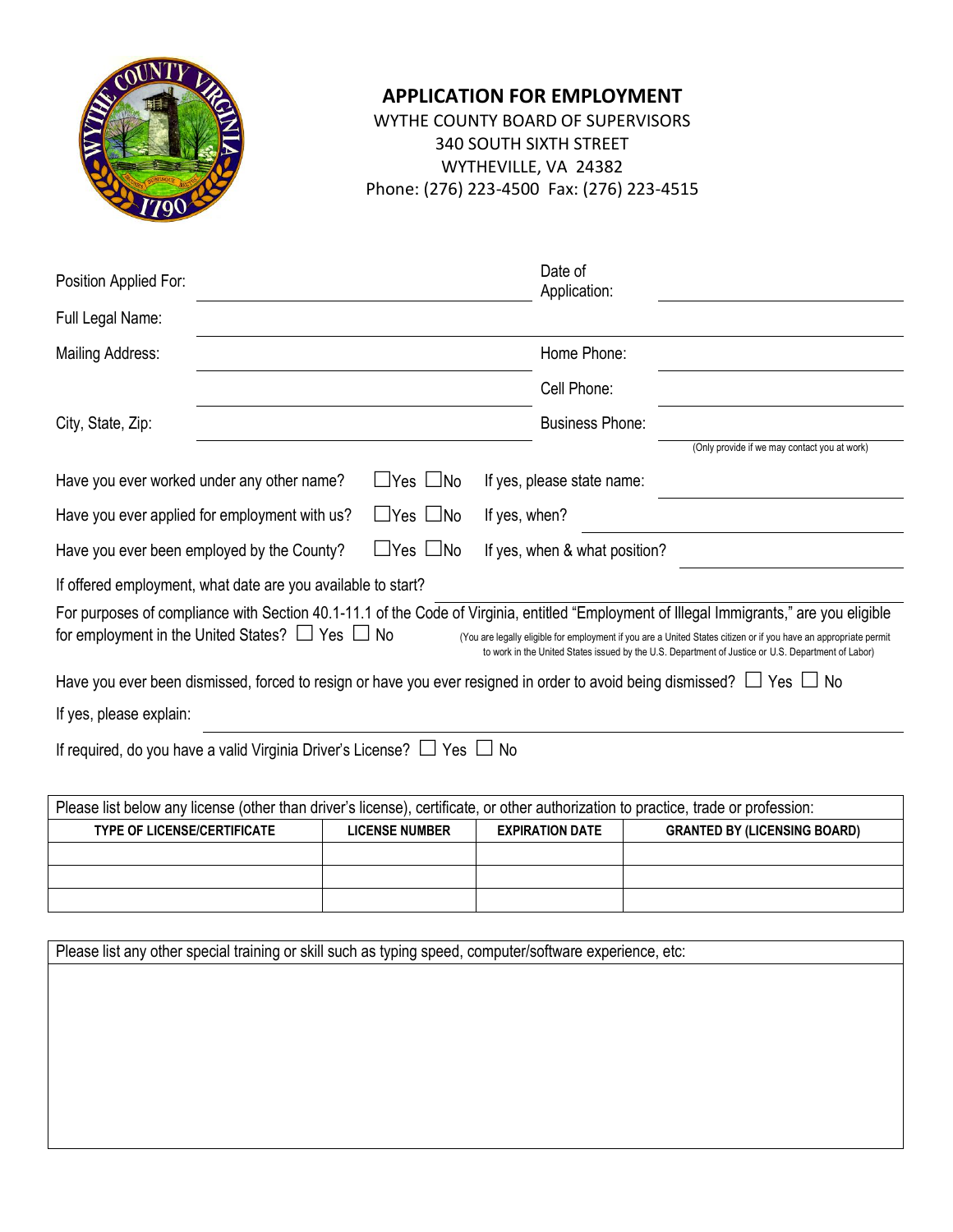#### **EMPLOYMENT HISTORY**

Please give a complete record of your employment history including part-time work, military service and volunteer experience. List all experience in order, starting with your present or most present position. Describe your duties and responsibilities in each position thoroughly. You may attach additional information if you desire, however you cannot substitute a resume for the application.

| Dates of Employment:                    | Job Title:           | Number of Persons Supervised: |  |
|-----------------------------------------|----------------------|-------------------------------|--|
| (Month/Year) to (Month/Year)            | Name of Employer:    | Reason for Leaving:           |  |
| Part-time $\square$<br>Full-time $\Box$ | Address of Employer: | Salary (Starting/Ending):     |  |
| If Part-time, Hours per Week:           | Phone:               | Name of Supervisor:           |  |
| Description of Duties:                  |                      |                               |  |
|                                         |                      |                               |  |
|                                         |                      |                               |  |

| Dates of Employment:                       | Job Title:           | Number of Persons Supervised: |
|--------------------------------------------|----------------------|-------------------------------|
| (Month/Year) to (Month/Year)               | Name of Employer:    | Reason for Leaving:           |
| Part-time $\square$<br>Full-time $\square$ | Address of Employer: | Salary (Starting/Ending):     |
| If Part-time, Hours per Week:              | Phone:               | Name of Supervisor:           |
| Description of Duties:                     |                      |                               |
|                                            |                      |                               |

| Job Title:           | Number of Persons Supervised: |
|----------------------|-------------------------------|
| Name of Employer:    | Reason for Leaving:           |
| Address of Employer: | Salary (Starting/Ending):     |
| Phone:               | Name of Supervisor:           |
|                      |                               |
|                      |                               |
|                      |                               |
|                      |                               |

May we contact the employers listed above?  $\Box$  Yes  $\Box$  No If not, please indicate which one(s) you do not wish us to contact: